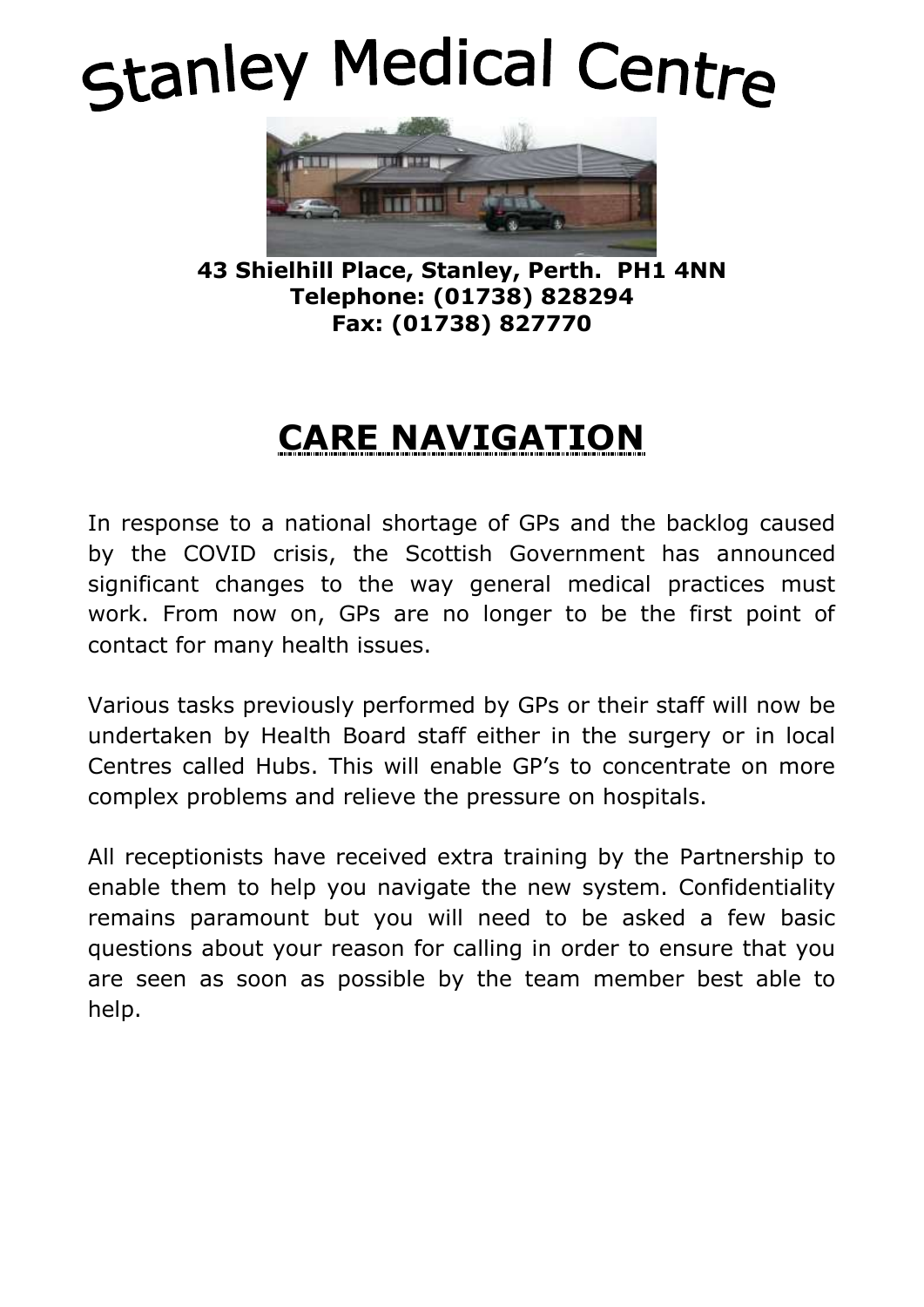#### **COMMUNITY CARE AND TREATMENT SERVICES**

**Who are they**: The community care and treatment service (CCATS) for North West Perthshire is based out of Pitlochry Cottage Hospital and they provide Nurses and Healthcare assistants from their team to run clinics within the areas GP Surgeries.

What is their role: The CCATS team provide clinics at the Surgery and also at their main Hubs in Pitlochry and Blairgowrie that provide the Surgery patients with access to: Blood tests, Chronic Disease monitoring, Wound care & Ear care.

The CCATS team are employed by the Perth & Kinross Health and Social Care Partnership to provide this service for the Surgery and are based at the Surgery 3 mornings per week and via the Hubs Monday to Friday. If you require a blood test or wound care you are most likely to be seen by the CCATS team.

# **FIRST CONTACT PHYSIOTHERAPY**

**Who are they**: The First Contact Physio (FCP) team are trained Physiotherapists.

**What is their role**: The FCP team are the best first point of contact for any muscular or joint problems. They can provide diagnosis and treatment for your condition as well as refer you on to specialists if that is required. Their service is designed as an alternative to seeing a GP and therefore they only see patients who have not seen a GP first. Their specialist training does make them the most appropriate first point of contact for patients with these problems.

The First Contact Physio team are employed by the Perth & Kinross Health and Social Care Partnership to provide this service for North West Perthshire. Patients within the region can book appointments at the Dunkeld and Blairgowrie Hubs. These appointments can be face to face or via the telephone.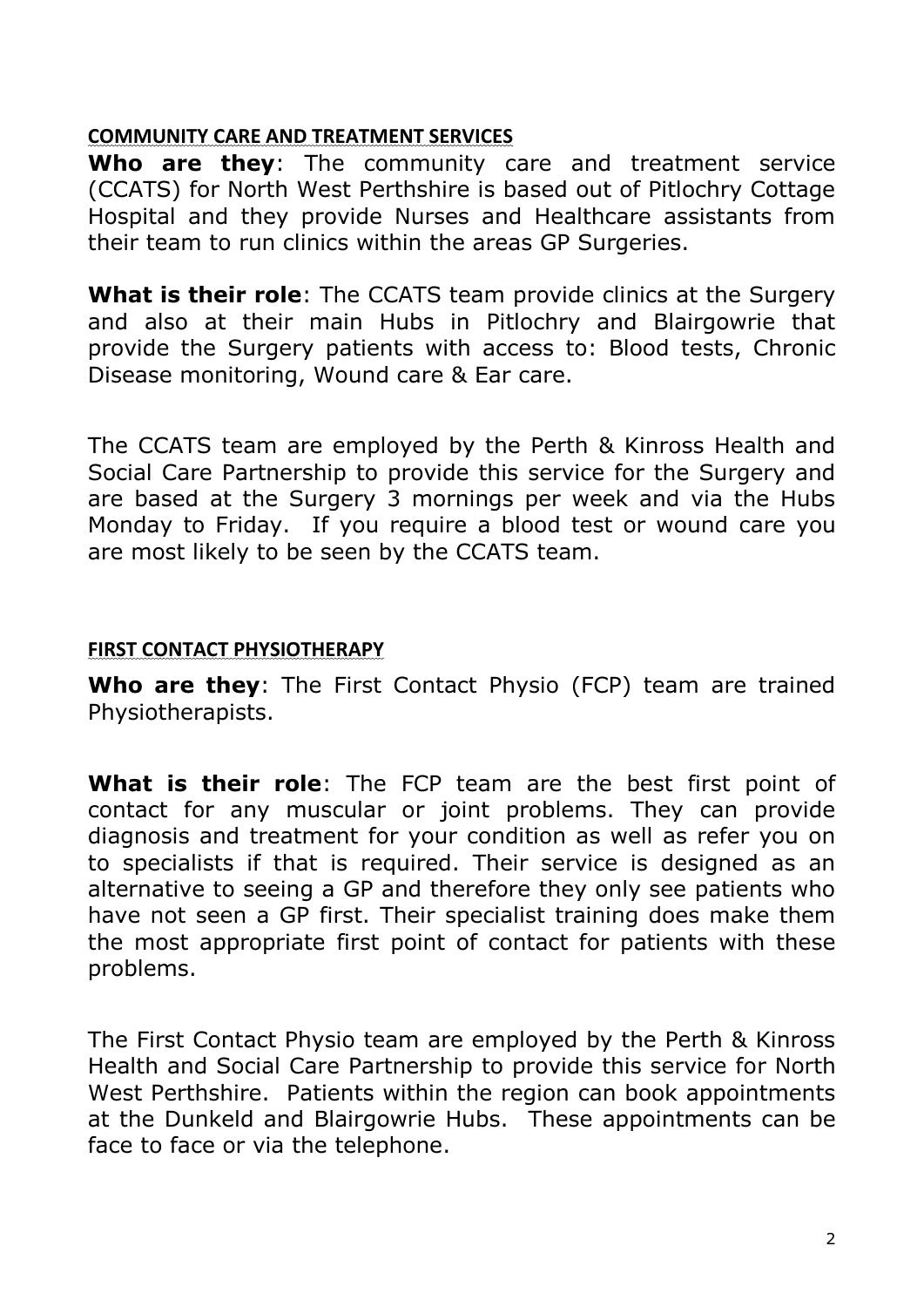#### **MENTAL HEALTH & WELLBEING TEAM**

**Who are they**: The Mental Health and Wellbeing Team (MHWBT) are trained Mental Health Nurses. We have 2 regular nurses – Jennifer Trayner and Lesley Nicoll, assisted by Sheila Mowatt.

**What is their role**: The Mental Health and Well Being team can consult with any patients concerned about their mental health. After the first consultation they have the means to refer patients on to other departments and services and the training to continue treatment themselves, if appropriate. Their specialised training makes them a more sensible first point of contact for patients concerned about their Mental Health than a GP.

The MHWBT team are employed by the Perth & Kinross Health and Social Care Partnership to provide this service for the Surgery and are based here on a Tuesday and Wednesday afternoon.

## **LOCALITY PHARMACY TEAM**

**Who are they**: Sophie Dolderer (Locality Pharmacist) & Susie Michalak (Pharmacy Technician).

**What is their role**: The Pharmacy team are responsible for the medicine management of all the patients in the practice. They assist the GPs in ensuring the patients are on the right medications for their condition and monitor these going forward. They ensure that patients who have been discharged from hospital have all the necessary medication they need going forward. If you have a question about your medicine it is the Pharmacy team you will be directed too.

The Pharmacy team are employed by NHS Tayside to provide this service for the Surgery and are based here 3 days per week.